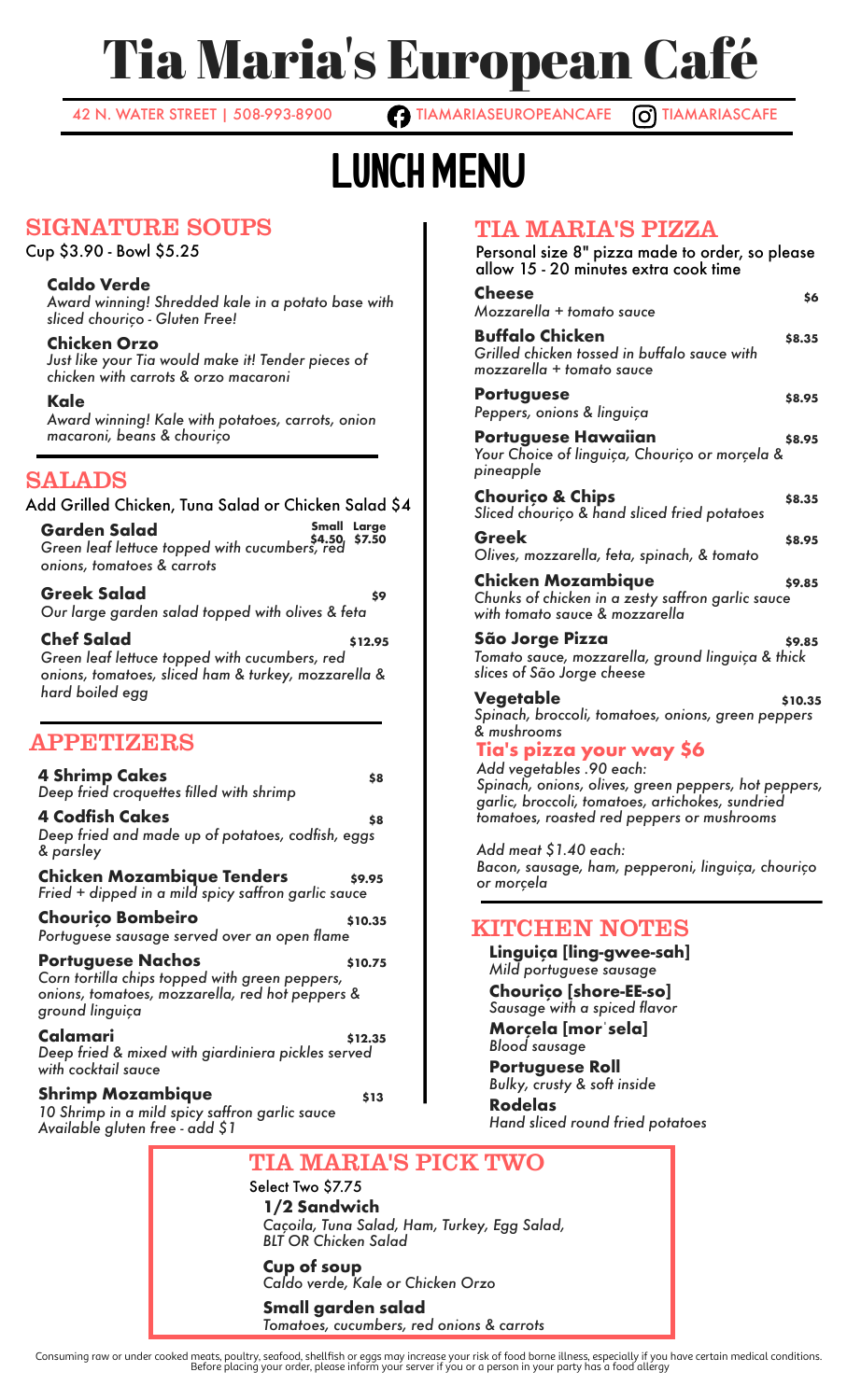# Tia Maria's European Café

42 N. WATER STREET | 508-993-8900 **TIAMARIASEUROPEANCAFE** O TIAMARIASCAFE

# Lunch MENU

### FANCIER SANDWICHES

| Served with potato chips and on your choice of<br>bread: white, wheat, seeded rye, marble or a<br>Portuguese roll                                                          |        |  |  |  |
|----------------------------------------------------------------------------------------------------------------------------------------------------------------------------|--------|--|--|--|
| <b>Pesto Tomato Melt</b><br>Provolone, spinach & red onion                                                                                                                 | \$8.15 |  |  |  |
| <b>Turkey Fresco</b><br>Provolone, spinach, sundried tomato, roasted red<br>peppers & artichokes                                                                           | \$9.55 |  |  |  |
| <b>Turkey Pesto</b><br>Provolone, spinach & tomato                                                                                                                         | \$9.35 |  |  |  |
| <b>Thanksgiving</b><br>Deli turkey, cranberry sauce, stuffing, lettuce & mayo<br>best served on a Portuguese roll                                                          | \$9.85 |  |  |  |
| Chicken Tuna<br><b>Florentine Sandwich</b><br>\$9.85 \$8.85<br>Provolone, spinach, red onion & mayo<br>Award-winning photographer, Peter Pereira's favorite!               |        |  |  |  |
| <b>BBQ Chicken Sandwich</b><br>Grilled chicken, cheddar, red onion + bbg sauce                                                                                             | \$9.85 |  |  |  |
| <b>Ham Cranberry Melt</b><br>Deli ham, cranberry sauce + cheddar cheese                                                                                                    | \$9.35 |  |  |  |
| <b>BASIC SANDWICHES</b><br>Topped with lettuce & tomato. Served with potato<br>chips and on your choice of bread: white, wheat,<br>seeded rye, marble or a Portuguese roll |        |  |  |  |
| Egg Salad<br>\$6.95<br>Chopped hard boiled egg mixed with mayo,<br>parsley, salt + pepper - Make it a BELT by adding                                                       |        |  |  |  |

## SPECIALTY SANDWICHES

### Best served on a Portuguese roll with rodelas

| Linguiça or Chouriço<br>Grilled Portuguese Sausage                                   | \$8.45  |
|--------------------------------------------------------------------------------------|---------|
| Caçoila<br><b>Chunks of stewed Pork</b>                                              | \$8.45  |
| Bifana<br>Pan fried pork steak topped with hot peppers                               | \$8.75  |
| <b>Chourico &amp; Chips</b><br>Sliced sausage & rodelas                              | \$8.75  |
| <b>Morçela &amp; Pineapple</b><br>Grilled blood sausage & pineapple                  | \$9.45  |
| <b>Chicken Mozambique</b><br>Chicken breast in a mild saffron garlic sauce           | \$9.45  |
| Prego no Pão - Steak Sandwich<br>Grilled sirloin steak topped with hot peppers       | \$10.45 |
| Tosta Mista<br>Buttered + pressed Portuguese roll with deli ham +<br>American cheese | \$8.15  |

### Served with potato chips unless noted

**Vegetable \$9.55** *Spinach, lettuce, onions, tomatoes, roasted red peppers, artichokes, sundried tomatoes, cucumbers & olives tossed in balsamic vinaigrette*

#### **Buffalo Chicken \$9.55** *Grilled chicken tossed in buffalo hot sauce with bleu cheese & lettuce*

**Chicken Caesar \$9.85** *Grilled chicken, lettuce, parmesan cheese & caesar dressing*

**Balsamic Chicken \$9.85** *Grilled chicken, red onion, lettuce, dried cranberries, feta + balsamic dressing*

**Chicken Mozambique + Rice \$9.85** *Sauteed chicken in a mild spicy saffron garlic sauce & rice served with rodelas*

**Cacoila + Rice \$9.85** *Stewed chunks of pork & rice served with rodelas*

### SANDWICH EXTRAS

**Ham OR Turkey \$7.65**

**BLT**  $\qquad \qquad$  \$7.75

**Tuna \$7.75** *Light tuna mixed with mayo, pureed onion & celery* **Chicken Salad \$7.75** *Pulled chicken mixed with mayo, pureed onion +*

### **Additional toppings**

*bacon \$1.85*

*celery*

*B .acon, L .ettuce & T .omato*

*Deli meat hand sliced fresh*

*Spinach, lettuce, onions, sliced olives, green peppers, hot peppers, pickles, tomatoes, artichokes, sundried tomatoes, roasted red peppers, egg, American, provolone, cheddar, swiss, feta, mozzarella or mushrooms .90*

**Portuguese cheese** *São Jorge or Queijo da Serra \$2.35*

**Substitute chips**

*Rodelas OR Rice \$1.85 - Pasta salad, vegetable OR garden salad \$2.25*

**Substitute bread**

*Sweet bread, bolo levedo or bagel \$1 - Gluten free bread, Croissant or cheese roll \$1.85*

**Make any sandwich a wrap**

*Whole wheat wrap \$1*

.Consuming raw or under cooked meats, poultry, seafood, shellfish or eggs may increase your risk of food borne illness, especially if you have certain medical conditions.<br>Before placing your order, please inform your serve